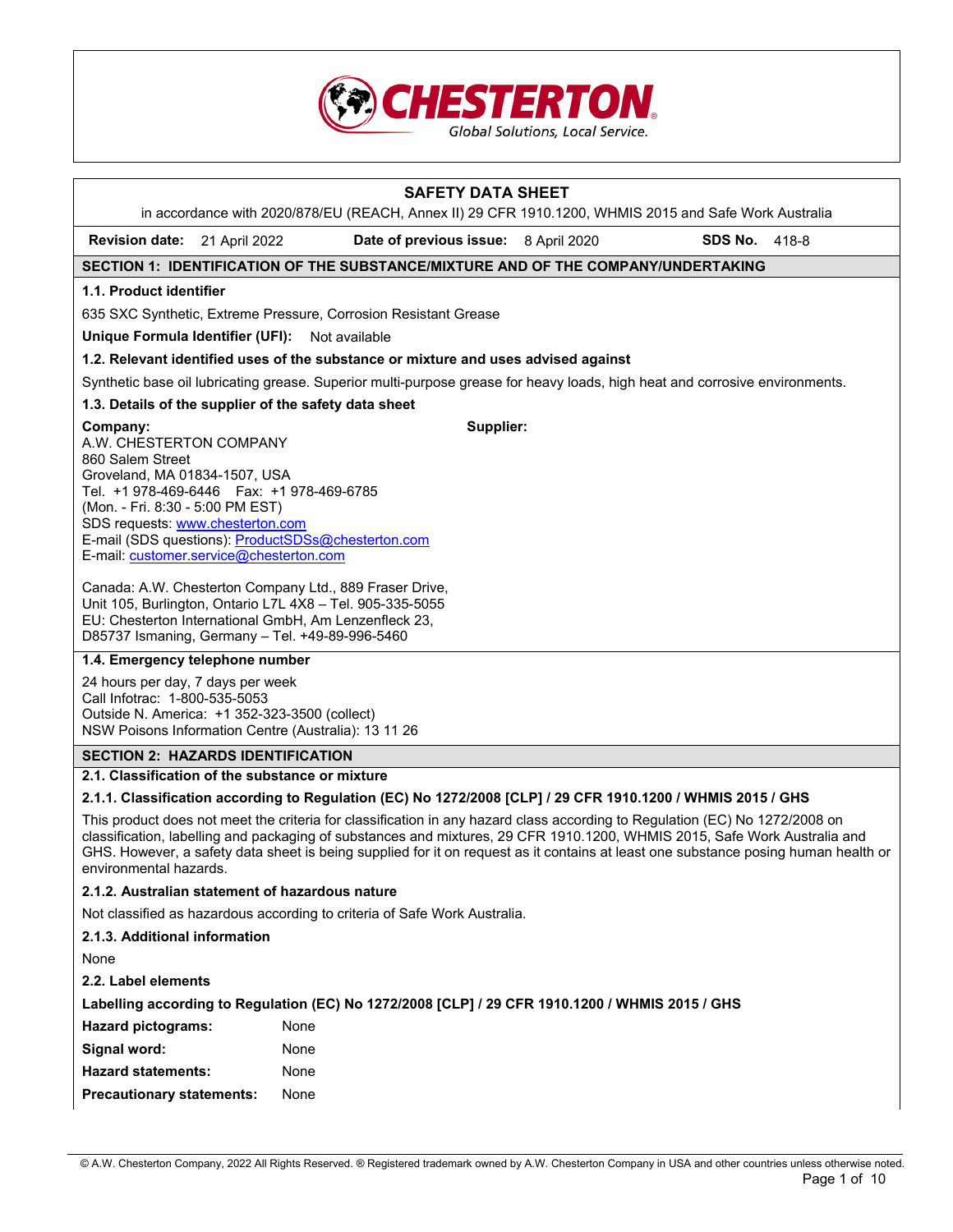| <b>Supplemental information:</b>                                                                                                                              | <b>EUH208</b>                                       | allergic reaction.                      |                          | Contains Benzenesulfonic acid, C10-16-alkyl derivs., calcium salts, Sulfonic acids,<br>petroleum, calcium salts and Benzenesulfonic acid, mono-C16-24-alkyl derivs.,<br>calcium salts. May produce an allergic reaction. Contains Benzenesulfonic acid,<br>C10-16-alkyl derivs., calcium salts, Sulfonic acids, petroleum, calcium salts and<br>Benzenesulfonic acid, mono-C16-24-alkyl derivs., calcium salts. May produce an |                                                                                                            |
|---------------------------------------------------------------------------------------------------------------------------------------------------------------|-----------------------------------------------------|-----------------------------------------|--------------------------|--------------------------------------------------------------------------------------------------------------------------------------------------------------------------------------------------------------------------------------------------------------------------------------------------------------------------------------------------------------------------------------------------------------------------------|------------------------------------------------------------------------------------------------------------|
|                                                                                                                                                               | <b>EUH210</b>                                       | Safety data sheet available on request. |                          |                                                                                                                                                                                                                                                                                                                                                                                                                                |                                                                                                            |
| 2.3. Other hazards                                                                                                                                            |                                                     |                                         |                          |                                                                                                                                                                                                                                                                                                                                                                                                                                |                                                                                                            |
| None                                                                                                                                                          |                                                     |                                         |                          |                                                                                                                                                                                                                                                                                                                                                                                                                                |                                                                                                            |
| <b>SECTION 3: COMPOSITION/INFORMATION ON INGREDIENTS</b>                                                                                                      |                                                     |                                         |                          |                                                                                                                                                                                                                                                                                                                                                                                                                                |                                                                                                            |
| 3.2. Mixtures                                                                                                                                                 |                                                     |                                         |                          |                                                                                                                                                                                                                                                                                                                                                                                                                                |                                                                                                            |
| Hazardous Ingredients <sup>1</sup>                                                                                                                            | % Wt.                                               | <b>CAS No./</b><br>EC No.               | <b>REACH</b><br>Reg. No. | <b>CLP/GHS Classification</b>                                                                                                                                                                                                                                                                                                                                                                                                  | <b>SCL, M-factor, ATE</b>                                                                                  |
| 4,4'-Methylene<br>bis(dibutyldithiocarbamate)                                                                                                                 | $5 - 10$                                            | 10254-57-6<br>233-593-1                 | <b>NA</b>                | Aquatic Chronic 4, H413                                                                                                                                                                                                                                                                                                                                                                                                        | ATE (oral): 16,000<br>mg/kg<br>ATE (dermal): ><br>2,000 mg/kg                                              |
| Benzenesulfonic acid, C10-16-alkyl<br>derivs., calcium salts                                                                                                  | $1 - 5$                                             | 68584-23-6<br>271-529-4                 | <b>NA</b>                | Skin Sens. 1B, H317                                                                                                                                                                                                                                                                                                                                                                                                            | ATE (oral): > 5,000<br>mg/kg<br>ATE (dermal): ><br>5,000 mg/kg<br>ATE (inhalation,<br>mist): $> 1.9$ mg/l  |
| Calcium dodecylbenzenesulphonate                                                                                                                              | $1 - 3$                                             | 26264-06-2<br>247-557-8                 | <b>NA</b>                | Acute Tox. 4, H302<br>Skin Irrit. 2, H315<br>Eye Dam. 1, H318<br>Aquatic Chronic 4, H413                                                                                                                                                                                                                                                                                                                                       | ATE (oral): 1,300<br>mg/kg<br>ATE (dermal): ><br>5,000 mg/kg                                               |
| Bis(nonylphenyl)amine                                                                                                                                         | $1 - 5$                                             | 36878-20-3<br>253-249-4                 | <b>NA</b>                | Aquatic Chronic 4, H413                                                                                                                                                                                                                                                                                                                                                                                                        | ATE (oral): > 5,000<br>mg/kg                                                                               |
| Sulfonic acids, petroleum, calcium<br>salts                                                                                                                   | $1 - 5$                                             | 61789-86-4<br>263-093-4                 | <b>NA</b>                | Skin Sens. 1B, H317                                                                                                                                                                                                                                                                                                                                                                                                            | ATE (oral): > 5,000<br>mg/kg<br>ATE (dermal): ><br>5,000 mg/kg<br>ATE (inhalation,<br>mist): $> 1.9$ mg/l  |
| Benzenesulfonic acid, mono-C16-24-<br>alkyl derivs., calcium salts                                                                                            | $1 - 5$                                             | 70024-69-0<br>274-263-7                 | <b>NA</b>                | Skin Sens. 1B, H317                                                                                                                                                                                                                                                                                                                                                                                                            | ATE (oral): > 5,000<br>mg/kg<br>ATE (dermal): ><br>5,000 mg/kg<br>ATE (inhalation,<br>mist): $> 1.9$ mg/l  |
| Other ingredients:<br>Calcium carbonate                                                                                                                       | $10 - 20$                                           | 471-34-1                                | <b>NA</b>                | Not classified**                                                                                                                                                                                                                                                                                                                                                                                                               |                                                                                                            |
|                                                                                                                                                               |                                                     | 207-439-9                               |                          |                                                                                                                                                                                                                                                                                                                                                                                                                                | ATE (oral): 6,450<br>mg/kg                                                                                 |
| Baseoil - unspecified*                                                                                                                                        | $10 - 20$                                           | 64741-88-4<br>265-090-8                 | <b>NA</b>                | Not classified**                                                                                                                                                                                                                                                                                                                                                                                                               | ATE (oral): > 5,000<br>mg/kg<br>ATE (dermal): ><br>2,000 mg/kg<br>ATE (inhalation,<br>mist): $> 5.53$ mg/l |
| For full text of H-statements: see SECTION 16.<br>*Contains less than 3 % DMSO extract as measured by IP 346.<br>**Substance with a workplace exposure limit. |                                                     |                                         |                          |                                                                                                                                                                                                                                                                                                                                                                                                                                |                                                                                                            |
| 1 Classified according to: • 29 CFR 1910.1200, 1915, 1916, 1917, Mass. Right-to-Know Law (ch. 40, M.G.LO. 111F)<br>• WHMIS 2015                               | • 1272/2008/EC, GHS, REACH<br>• Safe Work Australia |                                         |                          |                                                                                                                                                                                                                                                                                                                                                                                                                                |                                                                                                            |

© A.W. Chesterton Company, 2022 All Rights Reserved. ® Registered trademark owned by A.W. Chesterton Company in USA and other countries unless otherwise noted. Page 2 of 10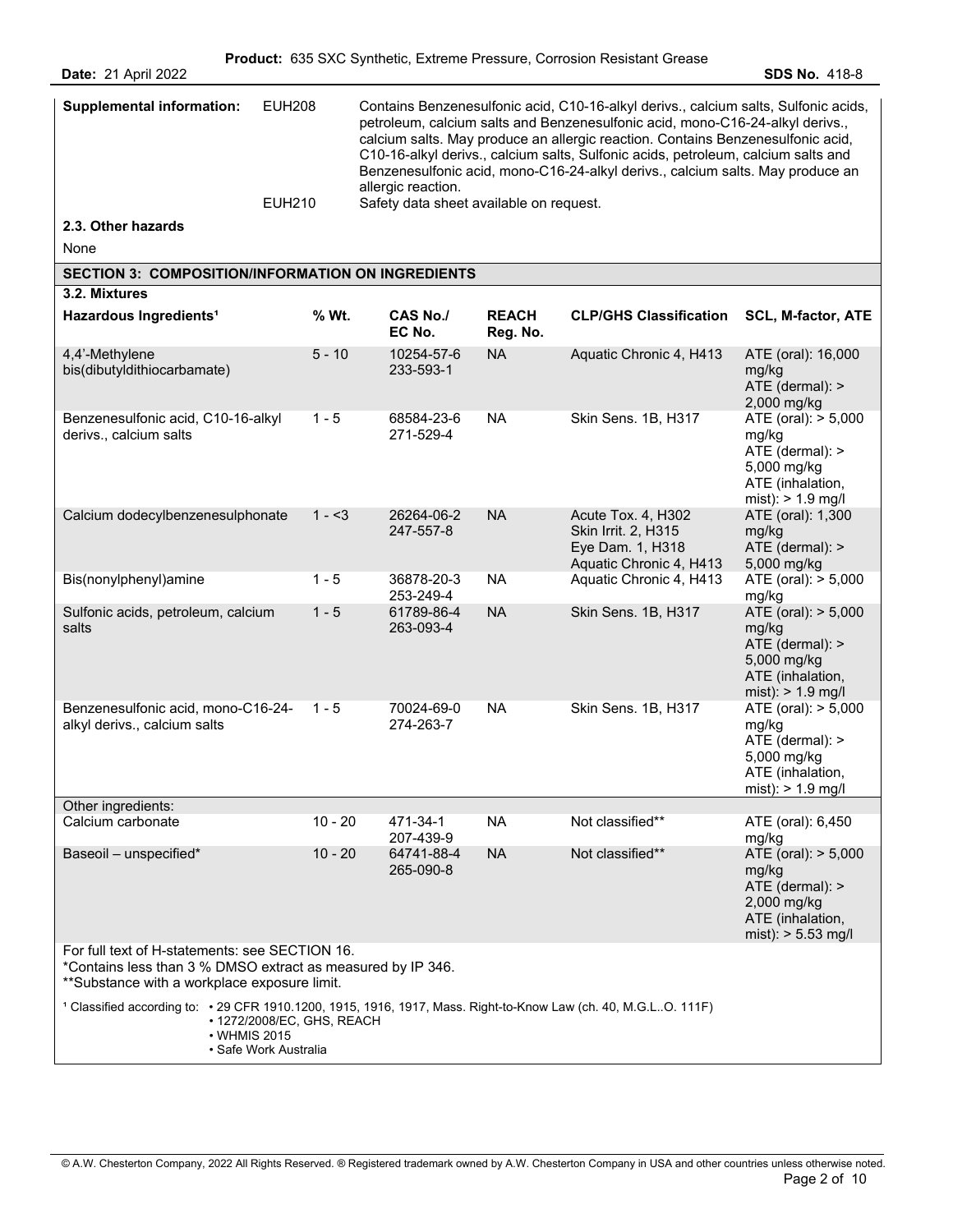**Date:** 21 April 2022 **SDS No.** 418-8

| <b>SECTION 4: FIRST AID MEASURES</b>                                                                                                                                                                                       |
|----------------------------------------------------------------------------------------------------------------------------------------------------------------------------------------------------------------------------|
| 4.1. Description of first aid measures                                                                                                                                                                                     |
| Inhalation:<br>Remove to fresh air. If not breathing, administer artificial respiration. Contact physician.                                                                                                                |
| <b>Skin contact:</b><br>Wash skin with soap and water. Contact physician if irritation persists.                                                                                                                           |
|                                                                                                                                                                                                                            |
| Flush eyes for at least 15 minutes with large amounts of water. Contact physician immediately.<br>Eye contact:                                                                                                             |
| Do not induce vomiting. Contact physician.<br>Ingestion:                                                                                                                                                                   |
| <b>Protection of first-aiders:</b><br>No action shall be taken involving any personal risk or without suitable training.                                                                                                   |
| 4.2. Most important symptoms and effects, both acute and delayed                                                                                                                                                           |
| May cause mild eye irritation.                                                                                                                                                                                             |
| 4.3. Indication of any immediate medical attention and special treatment needed                                                                                                                                            |
| High velocity injection under the skin may leave a bloodless puncture wound subject to infection, disfigurement, lack of blood and<br>may require amputation. Immediate treatment by a surgical specialist is recommended. |
| <b>SECTION 5: FIREFIGHTING MEASURES</b>                                                                                                                                                                                    |
| 5.1. Extinguishing media                                                                                                                                                                                                   |
| Suitable extinguishing media:<br>Carbon dioxide, dry chemical, dry sand, foam or water fog                                                                                                                                 |
| Unsuitable extinguishing media:<br>High volume water jet                                                                                                                                                                   |
| 5.2. Special hazards arising from the substance or mixture                                                                                                                                                                 |
| <b>Hazardous combustion products:</b><br>Carbon Monoxide, Carbon Dioxide, oxides of Nitrogen, Sulfur and Calcium and other toxic<br>fumes. Dense smoke.                                                                    |
| <b>Other hazards:</b><br>None known                                                                                                                                                                                        |
| 5.3. Advice for firefighters                                                                                                                                                                                               |
| Recommend Firefighters wear self-contained breathing apparatus.                                                                                                                                                            |
| <b>Australian HAZCHEM Emergency Action Code:</b><br>2 Z                                                                                                                                                                    |
| <b>SECTION 6: ACCIDENTAL RELEASE MEASURES</b>                                                                                                                                                                              |
| 6.1. Personal precautions, protective equipment and emergency procedures                                                                                                                                                   |
| Utilize exposure controls and personal protection as specified in Section 8.                                                                                                                                               |
| 6.2. Environmental Precautions                                                                                                                                                                                             |
| Keep out of sewers, streams and waterways.                                                                                                                                                                                 |
| 6.3. Methods and material for containment and cleaning up                                                                                                                                                                  |
| Contain spill to a small area. Pick up with absorbent material (sand, sawdust, clay, etc.) and place in a suitable container for<br>disposal.                                                                              |
| 6.4. Reference to other sections                                                                                                                                                                                           |
| Refer to section 13 for disposal advice.                                                                                                                                                                                   |
| <b>SECTION 7: HANDLING AND STORAGE</b>                                                                                                                                                                                     |
| 7.1. Precautions for safe handling                                                                                                                                                                                         |
| Utilize exposure controls and personal protection as specified in Section 8. Wash before eating, drinking or smoking. Keep                                                                                                 |

container closed when not in use. Protect from contamination. Injection into the body without immediate medical treatment may cause loss of affected part of the body.

#### **7.2. Conditions for safe storage, including any incompatibilities**

Store in a cool, dry area. Keep away from oxidising agents.

### **7.3. Specific end use(s)**

No special precautions.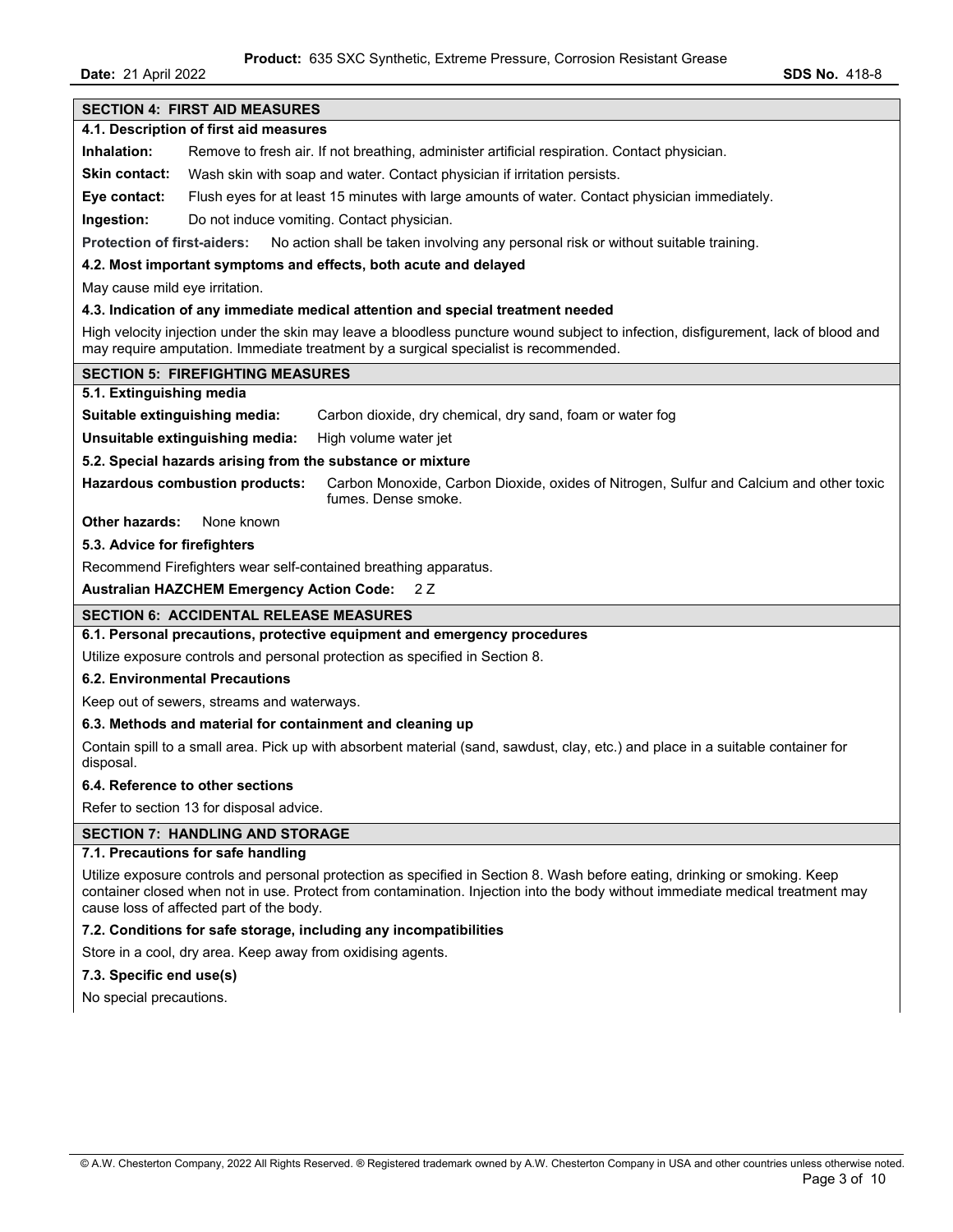# **SECTION 8: EXPOSURE CONTROLS/PERSONAL PROTECTION**

## **8.1. Control parameters**

#### **Occupational exposure limit values**

| <b>Ingredients</b>                                                    | <b>OSHA PEL1</b><br>ppm | mg/m <sup>3</sup> | <b>ACGIH TLV<sup>2</sup></b><br>ppm | mg/m <sup>3</sup> | UK WEL <sup>3</sup><br>ppm | mg/m <sup>3</sup> | <b>AUSTRALIA ES<sup>4</sup></b><br>ppm | mg/m <sup>3</sup> |
|-----------------------------------------------------------------------|-------------------------|-------------------|-------------------------------------|-------------------|----------------------------|-------------------|----------------------------------------|-------------------|
| 4.4'-Methylene<br>bis(dibutyldithiocarbamate)                         | N/A                     | N/A               | N/A                                 | N/A               | N/A                        | N/A               | N/A                                    | N/A               |
| Benzenesulfonic acid. C10-16-<br>alkyl derivs., calcium salts         | N/A                     | N/A               | N/A                                 | N/A               | N/A                        | N/A               | N/A                                    | N/A               |
| Calcium<br>dodecylbenzenesulphonate                                   | N/A                     | N/A               | N/A                                 | N/A               | N/A                        | N/A               | N/A                                    | N/A               |
| Bis(nonylphenyl)amine                                                 | N/A                     | N/A               | N/A                                 | N/A               | N/A                        | N/A               | N/A                                    | N/A               |
| Sulfonic acids, petroleum,<br>calcium salts                           | N/A                     | N/A               | N/A                                 | N/A               | N/A                        | N/A               | N/A                                    | N/A               |
| Benzenesulfonic acid, mono-<br>C16-24-alkyl derivs., calcium<br>salts | N/A                     | N/A               | N/A                                 | N/A               | N/A                        | N/A               | N/A                                    | N/A               |
| Calcium carbonate                                                     | (total)<br>(resp.)      | 15<br>5           | (inhal.)<br>(resp.)                 | $10*$<br>3        | (inhal.)<br>(resp.)        | 10<br>4           | N/A                                    | 10                |
| Oil mist, mineral                                                     | N/A                     | 5                 | N/A                                 | 5                 | N/A                        | N/A               | N/A                                    | 5                 |

\* Particles Not Otherwise Specified (PNOS)

<sup>1</sup> United States Occupational Health & Safety Administration permissible exposure limits

² American Conference of Governmental Industrial Hygienists threshold limit values

<sup>3</sup> EH40 Workplace exposure limits, Health & Safety Executive

⁴ Safe Work Australia, Workplace Exposure Standards for Airborne Contaminants

#### **Biological limit values**

No biological exposure limits noted for the ingredient(s).

#### **Derived No Effect Level (DNEL) according to Regulation (EC) No 1907/2006:**

#### **Workers**

| Substance             | Route of exposure | Potential health effects     | <b>DNEL</b>                 |
|-----------------------|-------------------|------------------------------|-----------------------------|
| Bis(nonylphenyl)amine | Inhalation        | Chronic effects.<br>svstemic | ma/m <sup>3</sup><br>، د. 4 |
|                       | ⊃ermal            | Chronic effects.<br>svstemic | 0.62<br>ma/ka               |

#### **Predicted No Effect Concentration (PNEC) according to Regulation (EC) No 1907/2006:**

| Substance             | Environmental protection target | <b>PNEC</b>   |
|-----------------------|---------------------------------|---------------|
| Bis(nonylphenyl)amine | Fresh water                     | ∣ ma/l<br>0.1 |
|                       | Freshwater sediments            | 132,000 mg/kg |
|                       | Marine water                    | $0.01$ ma/l   |
|                       | Marine sediments                | 13,200 mg/kg  |

#### **8.2. Exposure controls**

#### **8.2.1. Engineering measures**

No special requirements. If exposure limits are exceeded, provide adequate ventilation.

#### **8.2.2. Individual protection measures**

| Respiratory protection: Not normally needed. If exposure limits are exceeded, use an approved organic vapor respirator for |
|----------------------------------------------------------------------------------------------------------------------------|
| mists.                                                                                                                     |

**Protective gloves:** Chemical resistant gloves (e.g., neoprene)

**Eye and face protection:** Safety goggles or glasses.

**Other: Long sleeves, long pants and good personal hygiene to minimize skin contact.** 

#### **8.2.3. Environmental exposure controls**

Refer to sections 6 and 12.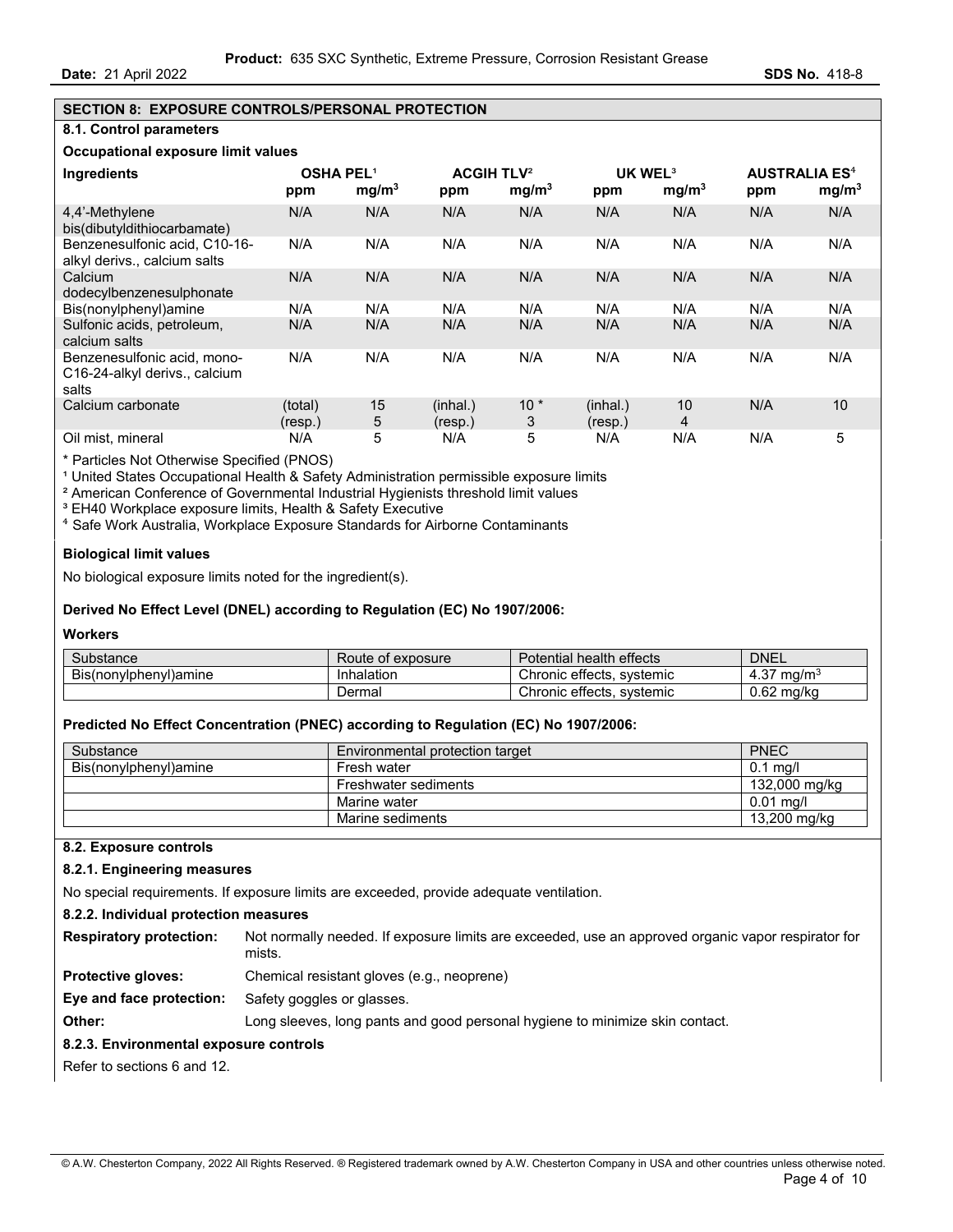**Date:** 21 April 2022 **SDS No. 418-8** 

| <b>SECTION 9: PHYSICAL AND CHEMICAL PROPERTIES</b>                                                                                                                |                                                                                                |                                                                                                                                           |                                                                        |
|-------------------------------------------------------------------------------------------------------------------------------------------------------------------|------------------------------------------------------------------------------------------------|-------------------------------------------------------------------------------------------------------------------------------------------|------------------------------------------------------------------------|
|                                                                                                                                                                   | 9.1. Information on basic physical and chemical properties                                     |                                                                                                                                           |                                                                        |
| <b>Physical state</b><br><b>Colour</b><br>Odour<br><b>Odour threshold</b>                                                                                         | semi-solid<br>green<br>mild<br>not determined                                                  | рH<br><b>Kinematic viscosity</b><br>Solubility in water<br><b>Partition coefficient</b><br>n-octanol/water                                | not applicable<br>not determined<br>insoluble<br>not applicable        |
| <b>Boiling point or range</b><br>Melting point/freezing point<br>% Volatile (by volume)<br><b>Flammability</b><br>Lower/upper flammability<br>or explosion limits | not applicable<br>not determined<br>negligible<br>no data available<br>not determined          | Vapour pressure @ 20°C<br>Density and/or relative density<br>Weight per volume<br>Vapour density (air=1)<br>Rate of evaporation (ether=1) | $< 0.0008$ hPa (0.00 mm Hg)<br>$1.0$ kg/l<br>8.3 lbs/gal.<br>>1<br>< 1 |
| <b>Flash point</b><br><b>Method</b><br><b>Autoignition temperature</b><br>Decomposition temperature no data available                                             | $>180^{\circ}$ C ( $>356^{\circ}$ F)<br>PM Closed Cup<br>not determined                        | % Aromatics by weight<br><b>Particle characteristics</b><br><b>Explosive properties</b><br><b>Oxidising properties</b>                    | 0<br>not applicable<br>not determined<br>not determined                |
| 9.2. Other information                                                                                                                                            |                                                                                                |                                                                                                                                           |                                                                        |
| None                                                                                                                                                              |                                                                                                |                                                                                                                                           |                                                                        |
| <b>SECTION 10: STABILITY AND REACTIVITY</b>                                                                                                                       |                                                                                                |                                                                                                                                           |                                                                        |
| 10.1. Reactivity                                                                                                                                                  |                                                                                                |                                                                                                                                           |                                                                        |
| Refer to sections 10.3 and 10.5.                                                                                                                                  |                                                                                                |                                                                                                                                           |                                                                        |
| 10.2. Chemical stability                                                                                                                                          |                                                                                                |                                                                                                                                           |                                                                        |
| Stable under normal conditions.                                                                                                                                   |                                                                                                |                                                                                                                                           |                                                                        |
| 10.3. Possibility of hazardous reactions                                                                                                                          |                                                                                                |                                                                                                                                           |                                                                        |
|                                                                                                                                                                   | No dangerous reactions known under conditions of normal use.                                   |                                                                                                                                           |                                                                        |
| 10.4. Conditions to avoid                                                                                                                                         |                                                                                                |                                                                                                                                           |                                                                        |
| Open flames and red hot surfaces.                                                                                                                                 |                                                                                                |                                                                                                                                           |                                                                        |
| 10.5. Incompatible materials                                                                                                                                      |                                                                                                |                                                                                                                                           |                                                                        |
|                                                                                                                                                                   | Strong acids/bases and strong oxidizers like liquid Chlorine and concentrated Oxygen.          |                                                                                                                                           |                                                                        |
| 10.6. Hazardous decomposition products                                                                                                                            |                                                                                                |                                                                                                                                           |                                                                        |
|                                                                                                                                                                   | Carbon Monoxide, Carbon Dioxide, oxides of Nitrogen, Sulfur and Calcium and other toxic fumes. |                                                                                                                                           |                                                                        |
|                                                                                                                                                                   |                                                                                                |                                                                                                                                           |                                                                        |
| <b>SECTION 11: TOXICOLOGICAL INFORMATION</b>                                                                                                                      | 11.1. Information on hazard classes as defined in Regulation (EC) No 1272/2008 / GHS           |                                                                                                                                           |                                                                        |
| <b>Primary route of exposure</b><br>under normal use:                                                                                                             | Skin and eye contact.                                                                          |                                                                                                                                           |                                                                        |
| <b>Acute toxicity -</b>                                                                                                                                           |                                                                                                |                                                                                                                                           |                                                                        |
| Oral:                                                                                                                                                             | $ATE-mix > 5,000 mg/kg$                                                                        |                                                                                                                                           |                                                                        |
|                                                                                                                                                                   | Substance                                                                                      | Test                                                                                                                                      | Result                                                                 |
|                                                                                                                                                                   | 4,4'-Methylene                                                                                 | LD50, rat                                                                                                                                 | 16,000 mg/kg                                                           |
|                                                                                                                                                                   | bis(dibutyldithiocarbamate)<br>Benzenesulfonic acid, C10-16-alkyl                              | LD50, rat, (OECD 401)                                                                                                                     | $> 5,000$ mg/kg                                                        |
|                                                                                                                                                                   | derivs., calcium salts                                                                         |                                                                                                                                           |                                                                        |
|                                                                                                                                                                   | Calcium dodecylbenzenesulphonate                                                               | LD50, rat                                                                                                                                 | 1,300 mg/kg                                                            |
|                                                                                                                                                                   | Bis(nonylphenyl)amine                                                                          | LD50, rat                                                                                                                                 | > 5,000 mg/kg                                                          |
|                                                                                                                                                                   | Sulfonic acids, petroleum, calcium salts<br>Benzenesulfonic acid, mono-C16-24-                 | LD50, rat, (OECD 401)<br>LD50, rat, (OECD 401)                                                                                            | $> 5,000$ mg/kg<br>> 5000 mg/kg                                        |
|                                                                                                                                                                   | alkyl derivs., calcium salts                                                                   |                                                                                                                                           |                                                                        |
|                                                                                                                                                                   | Distillates (petroleum), solvent-refined                                                       | LD50, rat                                                                                                                                 | > 5000 mg/kg                                                           |

© A.W. Chesterton Company, 2022 All Rights Reserved. ® Registered trademark owned by A.W. Chesterton Company in USA and other countries unless otherwise noted. Page 5 of 10

heavy paraffinic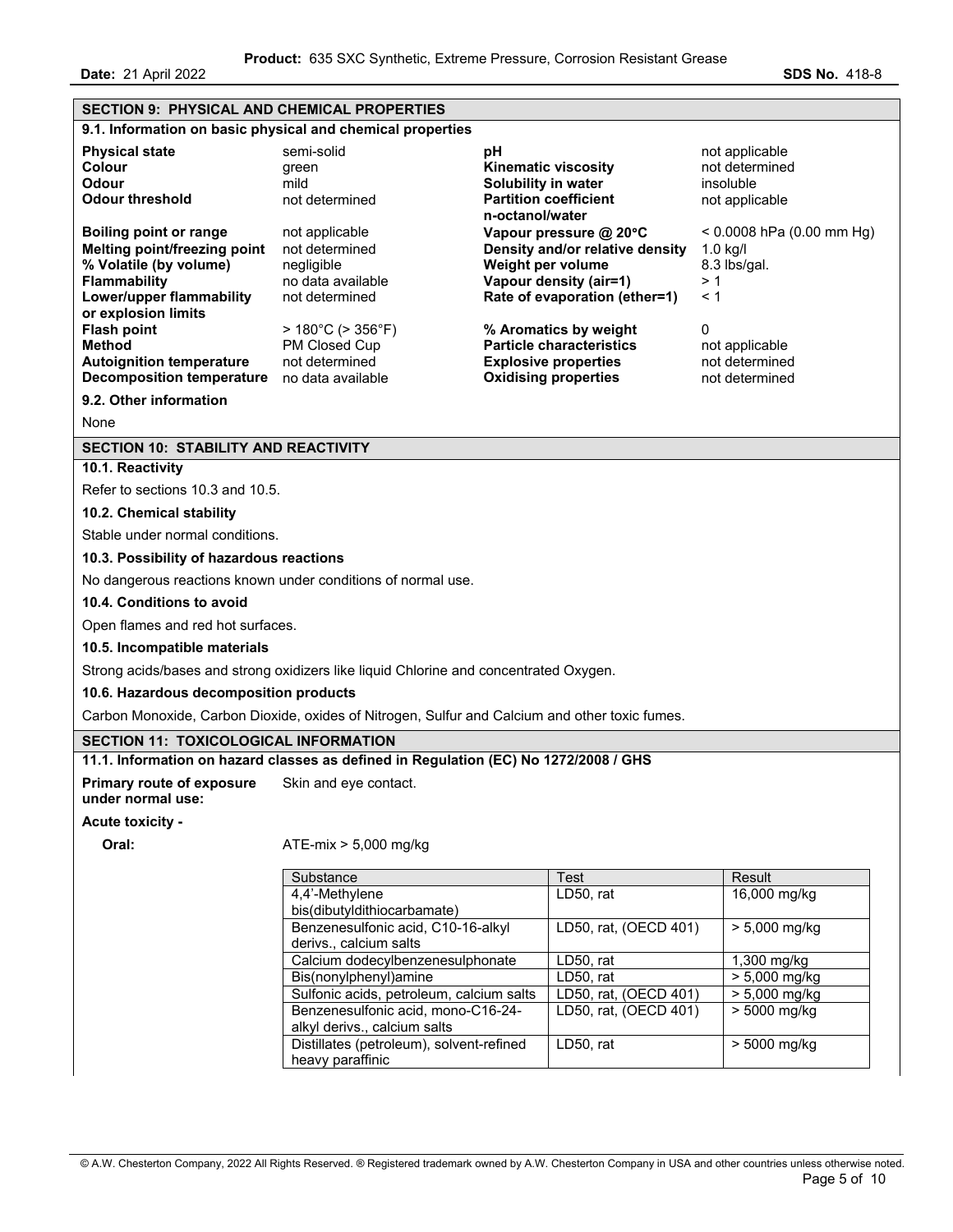| Dermal:                                      | ATE-mix > 5,000 mg/kg                                                                                                                                                                                                                                                                                                                |                                              |                                  |
|----------------------------------------------|--------------------------------------------------------------------------------------------------------------------------------------------------------------------------------------------------------------------------------------------------------------------------------------------------------------------------------------|----------------------------------------------|----------------------------------|
|                                              | Substance                                                                                                                                                                                                                                                                                                                            | Test                                         | Result                           |
|                                              | 4,4'-Methylene<br>bis(dibutyldithiocarbamate)                                                                                                                                                                                                                                                                                        | LD50, rabbit                                 | $> 2,000$ mg/kg                  |
|                                              | Benzenesulfonic acid, C10-16-alkyl<br>derivs., calcium salts                                                                                                                                                                                                                                                                         | LD50, rabbit                                 | $> 5,000$ mg/kg                  |
|                                              | Calcium dodecylbenzenesulphonate                                                                                                                                                                                                                                                                                                     | LD50, rat                                    | $> 5,000$ mg/kg<br>(read-across) |
|                                              | Sulfonic acids, petroleum, calcium salts                                                                                                                                                                                                                                                                                             | LD50, rat (OECD 402)                         | > 5,000 mg/kg                    |
|                                              | Benzenesulfonic acid, mono-C16-24-<br>alkyl derivs., calcium salts                                                                                                                                                                                                                                                                   | LD50, rat (OECD 402)                         | > 5000 mg/kg                     |
|                                              | Distillates (petroleum), solvent-refined<br>heavy paraffinic                                                                                                                                                                                                                                                                         | LD50, rabbit                                 | $> 2,000$ mg/kg<br>(read-across) |
| Inhalation:                                  | Not classified, based on available data.                                                                                                                                                                                                                                                                                             |                                              |                                  |
|                                              | Substance                                                                                                                                                                                                                                                                                                                            | Test                                         | Result                           |
|                                              | Benzenesulfonic acid, C10-16-alkyl<br>derivs., calcium salts                                                                                                                                                                                                                                                                         | LC50, rat, mist (OPP 81-<br>3)               | $> 1.9$ mg/l                     |
|                                              | Sulfonic acids, petroleum, calcium salts                                                                                                                                                                                                                                                                                             | LC50, rat, mist (OPP 81-<br>3)               | $> 1.9$ mg/l                     |
|                                              | Benzenesulfonic acid, mono-C16-24-<br>alkyl derivs., calcium salts                                                                                                                                                                                                                                                                   | LC50, rat, mist (OPP 81-<br>3)               | $> 1.9$ mg/l                     |
|                                              | Distillates (petroleum), solvent-refined<br>heavy paraffinic                                                                                                                                                                                                                                                                         | LC50, rat, mist                              | $> 5.53$ mg/l                    |
| <b>Skin corrosion/irritation:</b>            | Not classified, based on data from similar materials.                                                                                                                                                                                                                                                                                |                                              |                                  |
|                                              | Substance                                                                                                                                                                                                                                                                                                                            | Test                                         | Result                           |
|                                              | Benzenesulfonic acid, C10-16-alkyl<br>derivs., calcium salts                                                                                                                                                                                                                                                                         | Skin irritation, rabbit<br>(OECD 404)        | Not irritating                   |
|                                              | Calcium dodecylbenzenesulphonate                                                                                                                                                                                                                                                                                                     | Skin irritation, rabbit                      | Irritating                       |
|                                              | Bis(nonylphenyl)amine                                                                                                                                                                                                                                                                                                                | Skin irritation, rabbit                      | Not irritating                   |
| Serious eye damage/<br>irritation:           | Not classified, based on data from similar materials. May cause mild eye irritation.                                                                                                                                                                                                                                                 |                                              |                                  |
|                                              | Substance                                                                                                                                                                                                                                                                                                                            | Test                                         | Result                           |
|                                              | Benzenesulfonic acid, C10-16-alkyl<br>derivs., calcium salts                                                                                                                                                                                                                                                                         | Eye irritation, rabbit<br>(OECD 405)         | Not irritating                   |
|                                              | Calcium dodecylbenzenesulphonate                                                                                                                                                                                                                                                                                                     | Eye irritation, rabbit<br>(OECD 405)         | Severe irritation                |
|                                              | Bis(nonylphenyl)amine                                                                                                                                                                                                                                                                                                                | Eye irritation, rabbit                       | Not irritating                   |
|                                              | Sulfonic acids, petroleum, calcium salts                                                                                                                                                                                                                                                                                             | Eye irritation, rabbit                       | Not irritating                   |
|                                              | Benzenesulfonic acid, mono-C16-24-<br>alkyl derivs., calcium salts                                                                                                                                                                                                                                                                   | Eye irritation, rabbit                       | Not irritating                   |
| <b>Respiratory or skin</b><br>sensitisation: | Does not cause skin sensitisation, based on data from similar materials. Benzenesulfonic acid,<br>C10-16-alkyl derivs., calcium salts, Sulfonic acids, petroleum, calcium salts, Benzenesulfonic acid,<br>mono-C16-24-alkyl derivs., calcium salts: probability or evidence of low to moderate skin<br>sensitisation rate in humans. |                                              |                                  |
|                                              | Substance                                                                                                                                                                                                                                                                                                                            | <b>Test</b>                                  | Result                           |
|                                              | Calcium dodecylbenzenesulphonate                                                                                                                                                                                                                                                                                                     | Skin sensitization,<br>guinea pig (OECD 406) | Not sensitizing                  |
|                                              | Bis(nonylphenyl)amine                                                                                                                                                                                                                                                                                                                | Skin sensitization,<br>guinea pig            | Not sensitizing                  |
|                                              | Distillates (petroleum), solvent-refined<br>heavy paraffinic                                                                                                                                                                                                                                                                         | Skin sensitization,<br>guinea pig            | Not sensitizing                  |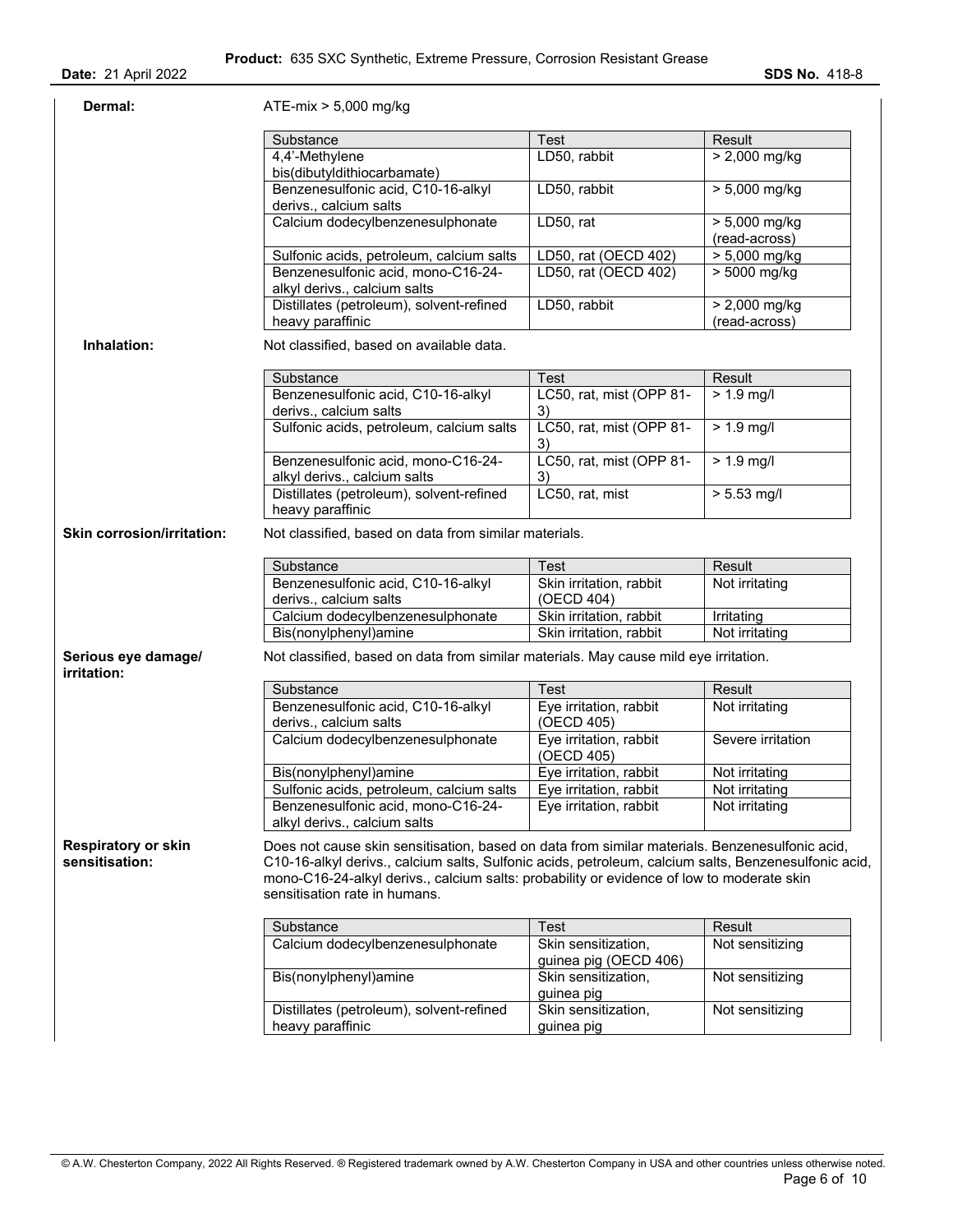| Germ cell mutagenicity:       | Not classified, based on available data.                                                                                                                                                                                             |                                                      |                                                                   |
|-------------------------------|--------------------------------------------------------------------------------------------------------------------------------------------------------------------------------------------------------------------------------------|------------------------------------------------------|-------------------------------------------------------------------|
|                               | Substance                                                                                                                                                                                                                            | <b>Test</b>                                          | Result                                                            |
|                               | 4,4'-Methylene<br>bis(dibutyldithiocarbamate)                                                                                                                                                                                        | Ames test                                            | negative                                                          |
|                               | Benzenesulfonic acid, C10-16-alkyl<br>derivs., calcium salts                                                                                                                                                                         | Ames test (OECD 471)                                 | negative (similar<br>material)                                    |
|                               | Benzenesulfonic acid, C10-16-alkyl<br>derivs., calcium salts                                                                                                                                                                         | In vitro test, OECD 476                              | negative (similar<br>material)                                    |
|                               | Benzenesulfonic acid, C10-16-alkyl<br>derivs., calcium salts                                                                                                                                                                         | Micronucleus test,                                   | negative                                                          |
|                               |                                                                                                                                                                                                                                      | mouse, oral                                          |                                                                   |
|                               | Calcium dodecylbenzenesulphonate<br>Sulfonic acids, petroleum, calcium salts                                                                                                                                                         | Ames test (QSAR)<br>Ames test (OECD 471)             | negative<br>negative (similar<br>material)                        |
|                               | Sulfonic acids, petroleum, calcium salts                                                                                                                                                                                             | In vitro test, OECD 476                              | negative (similar<br>material)                                    |
|                               | Benzenesulfonic acid, mono-C16-24-<br>alkyl derivs., calcium salts                                                                                                                                                                   | Ames test (OECD 471)                                 | negative                                                          |
|                               | Benzenesulfonic acid, mono-C16-24-<br>alkyl derivs., calcium salts                                                                                                                                                                   | In vitro test, OECD 476                              | negative                                                          |
|                               | Distillates (petroleum), solvent-refined<br>heavy paraffinic                                                                                                                                                                         | bacteria, OECD 471                                   | negative                                                          |
|                               |                                                                                                                                                                                                                                      |                                                      |                                                                   |
| <b>Reproductive toxicity:</b> | Administration (OSHA) or the European Chemicals Agency (ECHA).<br>Not classified, based on available data. 4,4'-Methylene bis(dibutyldithiocarbamate), Calcium<br>carbonate: in animal studies, did not interfere with reproduction. |                                                      |                                                                   |
|                               | Substance                                                                                                                                                                                                                            | <b>Test</b>                                          | Result                                                            |
|                               | Benzenesulfonic acid, C10-16-alkyl<br>derivs., calcium salts                                                                                                                                                                         | 415, rat, male/female,<br>oral, 28 days              | $NOAEL \ge 500$<br>mg/kg (similar<br>material)                    |
|                               | Calcium dodecylbenzenesulphonate                                                                                                                                                                                                     | rat, male/female, oral, 20<br>days                   | maternal NOAEL:<br>300 mg/kg<br>developmental<br>NOAEL: 300 mg/kg |
| STOT - single exposure:       | Not classified due to lack of data. Benzenesulfonic acid, C10-16-alkyl derivs., calcium salts: based<br>on available data, the classification criteria are not met.                                                                  |                                                      |                                                                   |
| STOT - repeated exposure:     | Not classified, based on available data. 4,4'-Methylene bis(dibutyldithiocarbamate),<br>Benzenesulfonic acid, C10-16-alkyl derivs., calcium salts: based on available data, the<br>classification criteria are not met.              |                                                      |                                                                   |
|                               |                                                                                                                                                                                                                                      | <b>Test</b>                                          |                                                                   |
|                               | Substance<br>Benzenesulfonic acid, C10-16-alkyl<br>derivs., calcium salts                                                                                                                                                            | 28-day oral subchronic<br>study (OECD 407) rat,      | Result<br>NOAEL: 500 mg/kg<br>(similar material)                  |
|                               | Calcium dodecylbenzenesulphonate                                                                                                                                                                                                     | male/female<br>180-day oral subchronic               | LOAEL: 115 mg/kg                                                  |
|                               | Calcium dodecylbenzenesulphonate                                                                                                                                                                                                     | study, rat, male/female<br>rat, male/female, 30 days | LOAEL: 250 mg/kg                                                  |

**11.2. Information on other hazards** 

None known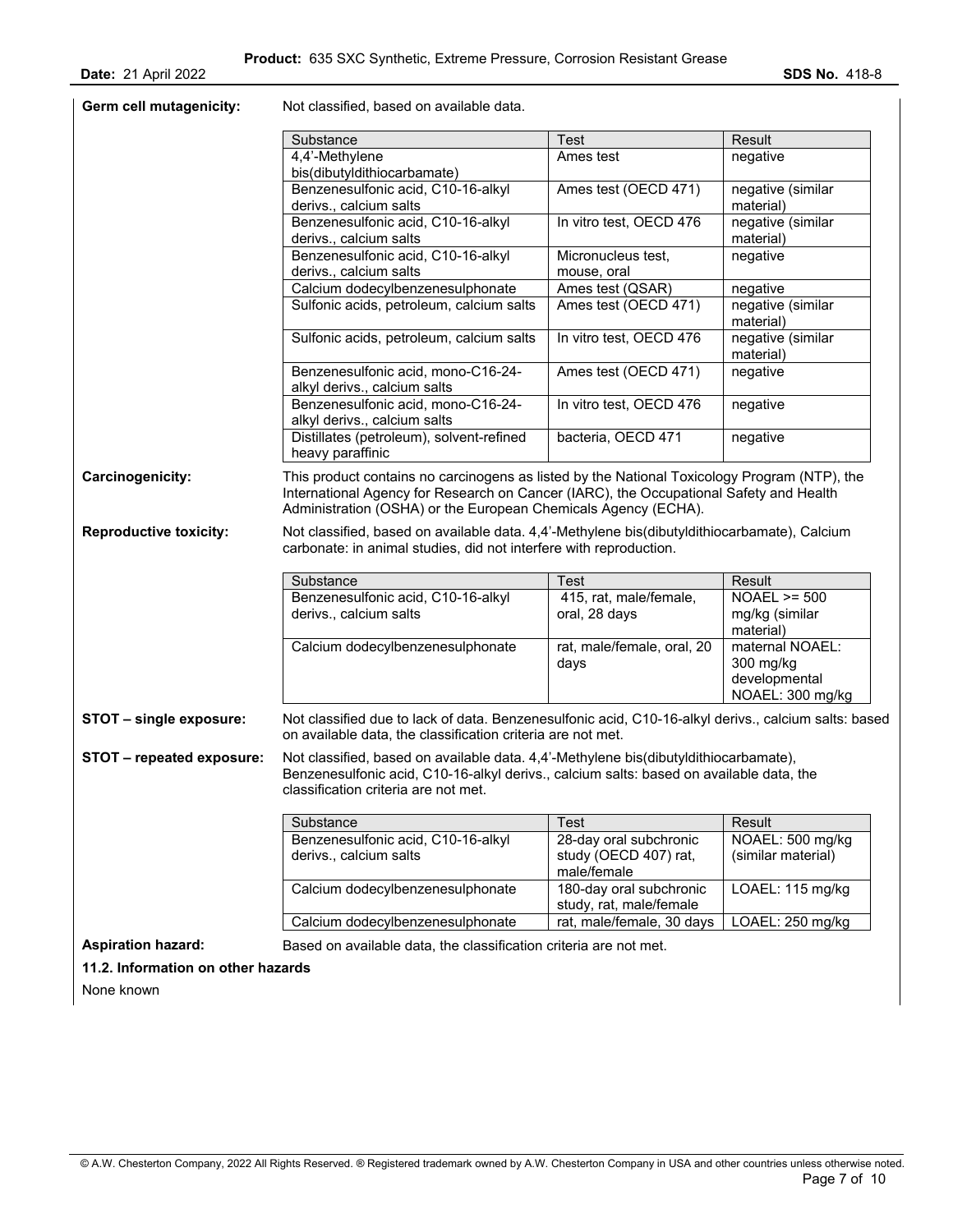#### **SECTION 12: ECOLOGICAL INFORMATION**

Ecotoxicological data have not been determined specifically for this product. The information given below is based on a knowledge of the components and the ecotoxicology of similar substances.

#### **12.1. Toxicity**

4,4'-Methylene bis(dibutyldithiocarbamate): chronic NOEC (Daphnia magna) 21 days > 0.247 mg/l. Calcium dodecylbenzenesulphonate: 96 h LC50 (fish) = 22 mg/l (OECD 203, read-across). Benzenamine, N-phenyl-, reaction products with 2,4,4-trimethylpentene: 96 h LC50 (fish) > 71 mg/l (OECD 203). Sulfonic acids, petroleum, calcium salts: 96 h LC50 (fish) > 10,000 mg/l. Oil: practically non-toxic to aquatic organisms on an acute basis (LC50/EC50/ErC50 > 100 mg/l.) Bis(nonylphenyl)amine: 96 h LC50 (fish) < 1000 mg/l.

#### **12.2. Persistence and degradability**

Oil: not readily biodegradable. 4,4'-Methylene bis(dibutyldithiocarbamate): not readily biodegradable (OECD 301B, 28 days: 21%). Benzenesulfonic acid, C10-16-alkyl derivs., calcium salts: not readily biodegradable (read-across). Calcium dodecylbenzenesulphonate: readily biodegradable (73%, 28 days). Sulfonic acids, petroleum, calcium salts: not readily biodegradable (8.6%, 28 days).

#### **12.3. Bioaccumulative potential**

Oil: not expected to bioaccumulate. 4,4'-Methylene bis(dibutyldithiocarbamate): log Kow = 6.73, estimated. Calcium dodecylbenzenesulphonate: BCF = 104 (fish, 21 days); log Kow 3.9 – 6; has the potential to bioaccumulate, however metabolism or physical properties may reduce the bioconcentration or limit bioavailability.

#### **12.4. Mobility in soil**

Insoluble in water. In determining environmental mobility, consider the product's physical and chemical properties (see Section 9). Oil: expected to exhibit low mobility in soil.

#### **12.5. Results of PBT and vPvB assessment**

This mixture does not contain any substances that are assessed to be a PBT or a vPvB.

#### **12.6. Endocrine disrupting properties**

None known

#### **12.7. Other adverse effects**

None known

#### **SECTION 13: DISPOSAL CONSIDERATIONS**

#### **13.1. Waste treatment methods**

Incinerate absorbed material with a properly licensed facility. Check local, state and national/federal regulations and comply with the most stringent requirement.

#### **SECTION 14: TRANSPORT INFORMATION**

| 14.1. UN number or ID number                                  |                              |
|---------------------------------------------------------------|------------------------------|
| ADG/ADR/RID/ADN/IMDG/ICAO:                                    | NOT APPLICABLE               |
| TDG:                                                          | <b>NOT APPLICABLE</b>        |
| US DOT:                                                       | <b>NOT APPLICABLE</b>        |
| 14.2. UN proper shipping name                                 |                              |
| ADG/ADR/RID/ADN/IMDG/ICAO:                                    | NON-HAZARDOUS, NON REGULATED |
| TDG:                                                          | NON-HAZARDOUS, NON REGULATED |
| US DOT:                                                       | NON-HAZARDOUS, NON REGULATED |
| 14.3. Transport hazard class(es)                              |                              |
| ADG/ADR/RID/ADN/IMDG/ICAO:                                    | <b>NOT APPLICABLE</b>        |
| TDG:                                                          | <b>NOT APPLICABLE</b>        |
| US DOT:                                                       | NOT APPLICABLE               |
| 14.4. Packing group                                           |                              |
| ADG/ADR/RID/ADN/IMDG/ICAO:                                    | <b>NOT APPLICABLE</b>        |
| TDG:                                                          | <b>NOT APPLICABLE</b>        |
| US DOT:                                                       | <b>NOT APPLICABLE</b>        |
| 14.5. Environmental hazards                                   |                              |
| NOT APPLICABLE                                                |                              |
| 14.6. Special precautions for user                            |                              |
| <b>NOT APPLICABLE</b>                                         |                              |
| 14.7. Maritime transport in bulk according to IMO instruments |                              |
| NOT APPLICABLE                                                |                              |

# © A.W. Chesterton Company, 2022 All Rights Reserved. ® Registered trademark owned by A.W. Chesterton Company in USA and other countries unless otherwise noted.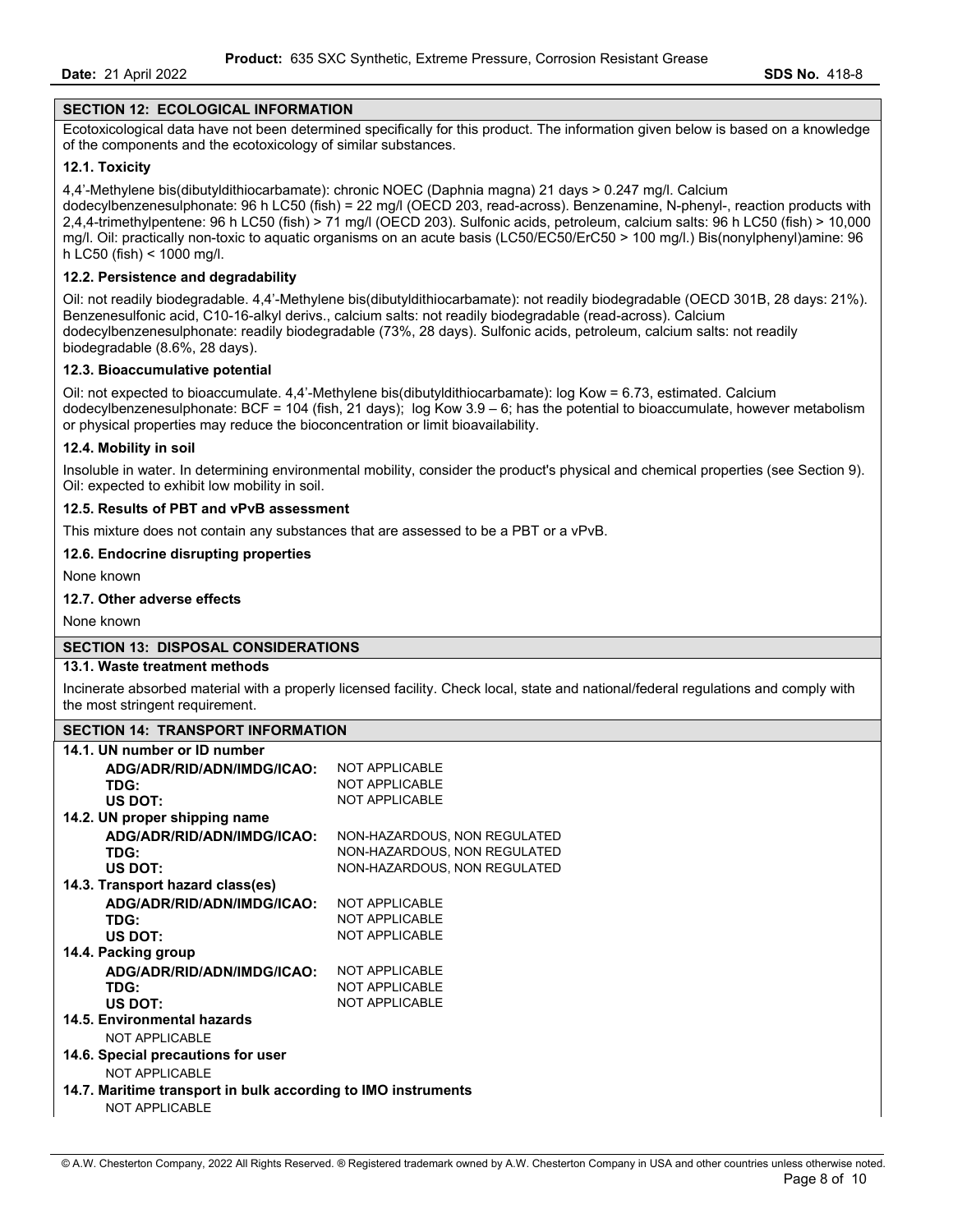| 15.1.1. EU regulations<br><b>Authorisations under Title VII:</b><br><b>Restrictions under Title VIII:</b><br><b>Other EU regulations:</b> | <b>SECTION 15: REGULATORY INFORMATION</b><br>15.1. Safety, health and environmental regulations/legislation specific for the substance or mixture<br>Not applicable<br>None                                                                                                                                                                                                                                                                                                                                                                                                                                                                                                                                                                                                                                                                                                                                                                                                                                                                                                                                                                                                                                                                                                                                                                  |                                                                     |
|-------------------------------------------------------------------------------------------------------------------------------------------|----------------------------------------------------------------------------------------------------------------------------------------------------------------------------------------------------------------------------------------------------------------------------------------------------------------------------------------------------------------------------------------------------------------------------------------------------------------------------------------------------------------------------------------------------------------------------------------------------------------------------------------------------------------------------------------------------------------------------------------------------------------------------------------------------------------------------------------------------------------------------------------------------------------------------------------------------------------------------------------------------------------------------------------------------------------------------------------------------------------------------------------------------------------------------------------------------------------------------------------------------------------------------------------------------------------------------------------------|---------------------------------------------------------------------|
|                                                                                                                                           |                                                                                                                                                                                                                                                                                                                                                                                                                                                                                                                                                                                                                                                                                                                                                                                                                                                                                                                                                                                                                                                                                                                                                                                                                                                                                                                                              |                                                                     |
|                                                                                                                                           |                                                                                                                                                                                                                                                                                                                                                                                                                                                                                                                                                                                                                                                                                                                                                                                                                                                                                                                                                                                                                                                                                                                                                                                                                                                                                                                                              |                                                                     |
|                                                                                                                                           |                                                                                                                                                                                                                                                                                                                                                                                                                                                                                                                                                                                                                                                                                                                                                                                                                                                                                                                                                                                                                                                                                                                                                                                                                                                                                                                                              |                                                                     |
|                                                                                                                                           |                                                                                                                                                                                                                                                                                                                                                                                                                                                                                                                                                                                                                                                                                                                                                                                                                                                                                                                                                                                                                                                                                                                                                                                                                                                                                                                                              |                                                                     |
|                                                                                                                                           |                                                                                                                                                                                                                                                                                                                                                                                                                                                                                                                                                                                                                                                                                                                                                                                                                                                                                                                                                                                                                                                                                                                                                                                                                                                                                                                                              |                                                                     |
|                                                                                                                                           | None                                                                                                                                                                                                                                                                                                                                                                                                                                                                                                                                                                                                                                                                                                                                                                                                                                                                                                                                                                                                                                                                                                                                                                                                                                                                                                                                         |                                                                     |
| 15.1.2. National regulations                                                                                                              |                                                                                                                                                                                                                                                                                                                                                                                                                                                                                                                                                                                                                                                                                                                                                                                                                                                                                                                                                                                                                                                                                                                                                                                                                                                                                                                                              |                                                                     |
| <b>US EPA SARA TITLE III</b>                                                                                                              |                                                                                                                                                                                                                                                                                                                                                                                                                                                                                                                                                                                                                                                                                                                                                                                                                                                                                                                                                                                                                                                                                                                                                                                                                                                                                                                                              |                                                                     |
| 312 Hazards:                                                                                                                              | and of 40 CFR 372:                                                                                                                                                                                                                                                                                                                                                                                                                                                                                                                                                                                                                                                                                                                                                                                                                                                                                                                                                                                                                                                                                                                                                                                                                                                                                                                           | Chemicals subject to reporting requirements of Section 313 of EPCRA |
| None                                                                                                                                      | None                                                                                                                                                                                                                                                                                                                                                                                                                                                                                                                                                                                                                                                                                                                                                                                                                                                                                                                                                                                                                                                                                                                                                                                                                                                                                                                                         |                                                                     |
| Other national regulations:                                                                                                               | None                                                                                                                                                                                                                                                                                                                                                                                                                                                                                                                                                                                                                                                                                                                                                                                                                                                                                                                                                                                                                                                                                                                                                                                                                                                                                                                                         |                                                                     |
|                                                                                                                                           | 15.2. Chemical safety assessment                                                                                                                                                                                                                                                                                                                                                                                                                                                                                                                                                                                                                                                                                                                                                                                                                                                                                                                                                                                                                                                                                                                                                                                                                                                                                                             |                                                                     |
|                                                                                                                                           | No Chemical Safety Assessment has been carried out for this substance/mixture by the supplier.                                                                                                                                                                                                                                                                                                                                                                                                                                                                                                                                                                                                                                                                                                                                                                                                                                                                                                                                                                                                                                                                                                                                                                                                                                               |                                                                     |
|                                                                                                                                           | <b>SECTION 16: OTHER INFORMATION</b>                                                                                                                                                                                                                                                                                                                                                                                                                                                                                                                                                                                                                                                                                                                                                                                                                                                                                                                                                                                                                                                                                                                                                                                                                                                                                                         |                                                                     |
| <b>Abbreviations</b>                                                                                                                      | ADG: Australian Dangerous Goods Code                                                                                                                                                                                                                                                                                                                                                                                                                                                                                                                                                                                                                                                                                                                                                                                                                                                                                                                                                                                                                                                                                                                                                                                                                                                                                                         |                                                                     |
| and acronyms:                                                                                                                             | ADN: European Agreement concerning the International Carriage of Dangerous Goods by Inland Waterways<br>ADR: European Agreement concerning the International Carriage of Dangerous Goods by Road<br><b>ATE: Acute Toxicity Estimate</b><br><b>BCF: Bioconcentration Factor</b><br>cATpE: Converted Acute Toxicity point Estimate<br>CLP: Classification Labelling Packaging Regulation (1272/2008/EC)<br>ES: Exposure Standard<br>GHS: Globally Harmonized System<br>ICAO: International Civil Aviation Organization<br>IMDG: International Maritime Dangerous Goods<br>LC50: Lethal Concentration to 50 % of a test population<br>LD50: Lethal Dose to 50% of a test population<br><b>LOEL: Lowest Observed Effect Level</b><br>N/A: Not Applicable<br>NA: Not Available<br>NOEC: No Observed Effect Concentration<br>NOEL: No Observed Effect Level<br>OECD: Organization for Economic Co-operation and Development<br>PBT: Persistent, Bioaccumulative and Toxic substance<br>(Q)SAR: Quantitative Structure-Activity Relationship<br>REACH: Registration, Evaluation, Authorisation and Restriction of Chemicals Regulation (1907/2006/EC)<br>REL: Recommended Exposure Limit<br>RID: Regulations concerning the International Carriage of Dangerous Goods by Rail<br><b>SCL: Specific Concentration Limit</b><br>SDS: Safety Data Sheet |                                                                     |